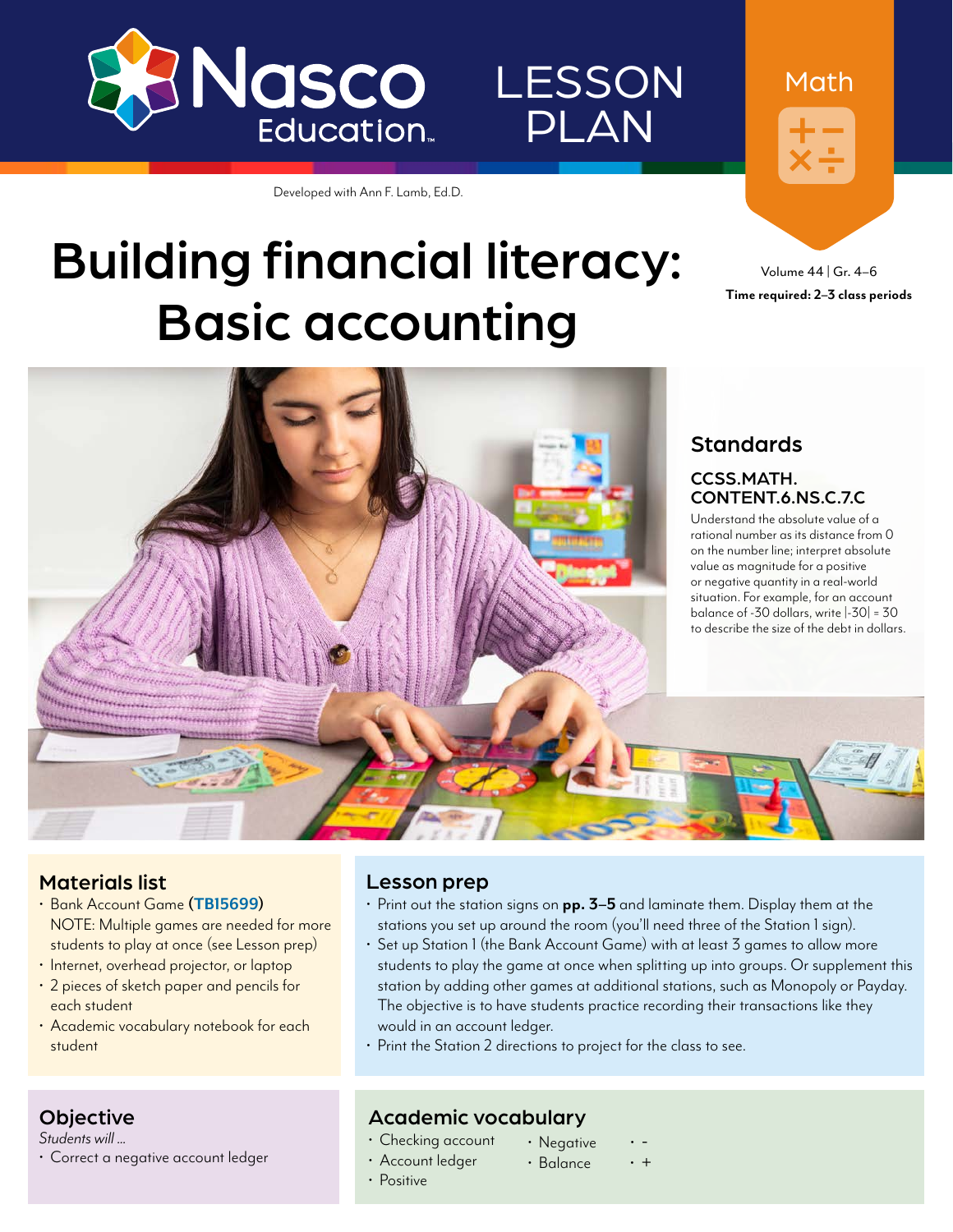### **Directions**

- 1. Tell students to start counting off starting from 0 so that each person is assigned a number. Tell the students if their number is divisible by 3, they should skip, jump, or hop to Station 1. If their number is divisible by 2 but not 4, they should skip, jump, or hop to Station 2. If their number is divisible by 4, they should skip, jump, or hop to Station 3.
- 2. Allow for 20–40 minutes for each station.
- 3. Tell the students to listen for music or watch a countdown timer you project so they know when to wrap up and switch stations. When they hear the timer or music , they should skip, jump, or hop to the next station. **Note:** You can find a [free online timer here.](https://www.google.com/search?q=countdown+timer&oq=countdown&aqs=chrome.0.0i433i512j69i57j0i433i512l3j0i512l2j0i433i512j46i131i433i512j0i512.3223j0j7&sourceid=chrome&ie=UTF-8)

#### Station 1: Game

1. Working in groups of two or three, have students read the game instructions and begin.

#### Station 2: Academic vocabulary

- 1. Project the "Academic vocabulary" sheet from **p. 4**.
- 2. Have students write the terms in their academic vocabulary notebooks.
- 3. Next to each term, they should do the following:
	- Define the term
	- Draw the term
	- Spell the term if it's a symbol
	- Use the term in a sentence
- 4. When students have finished, have them set down their pencils horizontally across their notebooks.
- 5. When they notice a student near them has also set down their pencil, they should partner up with them.
- 6. Once students have found partners, have them stand/pair/share their definitions, drawings, spellings, words that match symbols, and use of the academic vocabulary in a sentence with each other.
- 7. Have them add anything new they learn in their academic vocabulary notebooks.
- 8. Have students skip, jump, or hop to the next station.



#### Station 3: Outdoor walk-and-talk

Have students find a partner. Tell them that when you say "Go," they should quietly skip, jump, or hop to their hook or locker and dress for an outdoor walk. They should then quietly speed walk back to meet their partner in the classroom.

Lead the students in a 30-minute outdoor walk-and-talk where they share their career aspirations, income goals, and the expenses they expect to have.

#### Extension

Have students each pick up two pieces of sketch paper and pencils. Tell them to sketch an image of their future self with their career goals written on the back side, the date they expect to achieve their goal, their estimated expenses, and their estimated income after achieving their goal.

Encourage creativity in the imagery of each student's future self. Tell each student it is their own personal reminder of the life-long goals their career can offer and encourage them to keep their drawings and reference them throughout their lifetime.

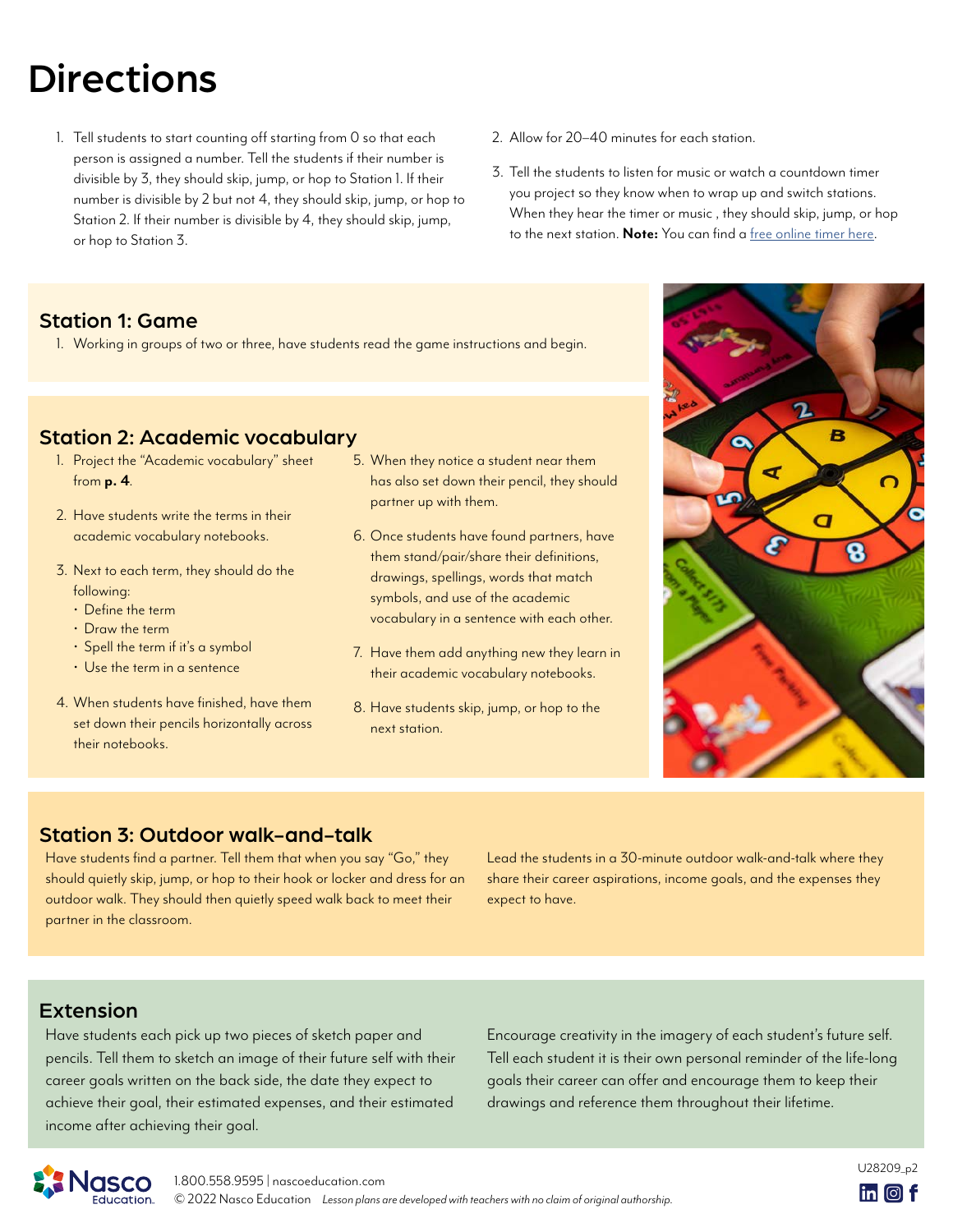## **Station 1**

# Game

Directions: Read the game instructions and play the game.

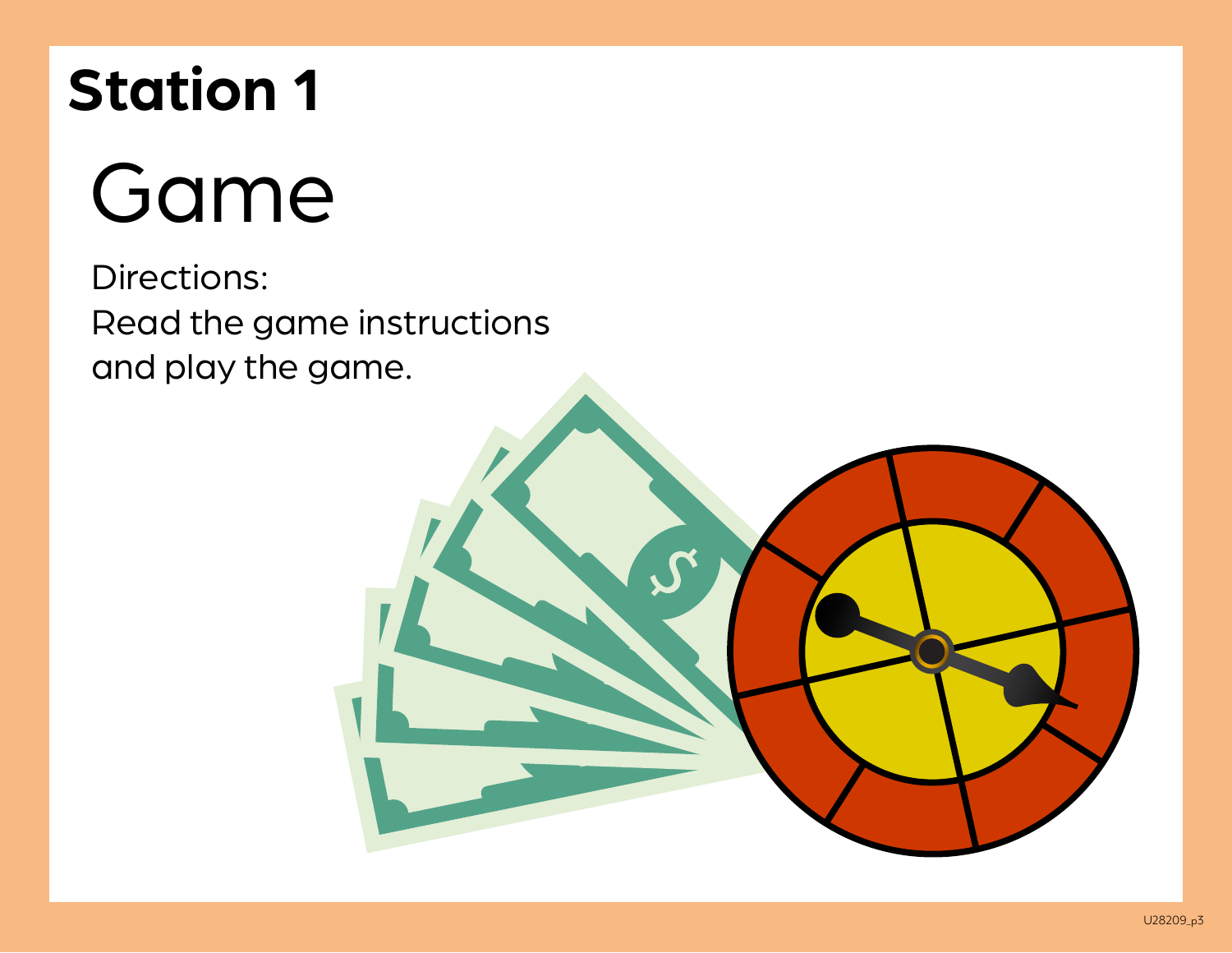## **Station 2**

# Academic vocabulary

#### Directions:

- 1. Write the following academic vocabulary terms in your notebook.
	- Checking account
- Deposits  $\bullet$  -

• +

- Account ledger
- Positive balance
- Negative balance • Balance
- Withdrawals • Debits

• Credits

• Savings account

#### Do the following for each term:

- a. Define the term
- b. Draw something that represents the term
- c. Spell the term if it's a symbol
- d. Use the term in a sentence
- 2. Set down your pencil horizontally after you've completed the steps above.
- 3. Look for a neighbor who has also set down their pencil horizontally and ask them to be your partner.
- 4. Stand/pair/share your definitions, drawings, words that match symbols, and use of the academic vocabulary in a sentence with each other.